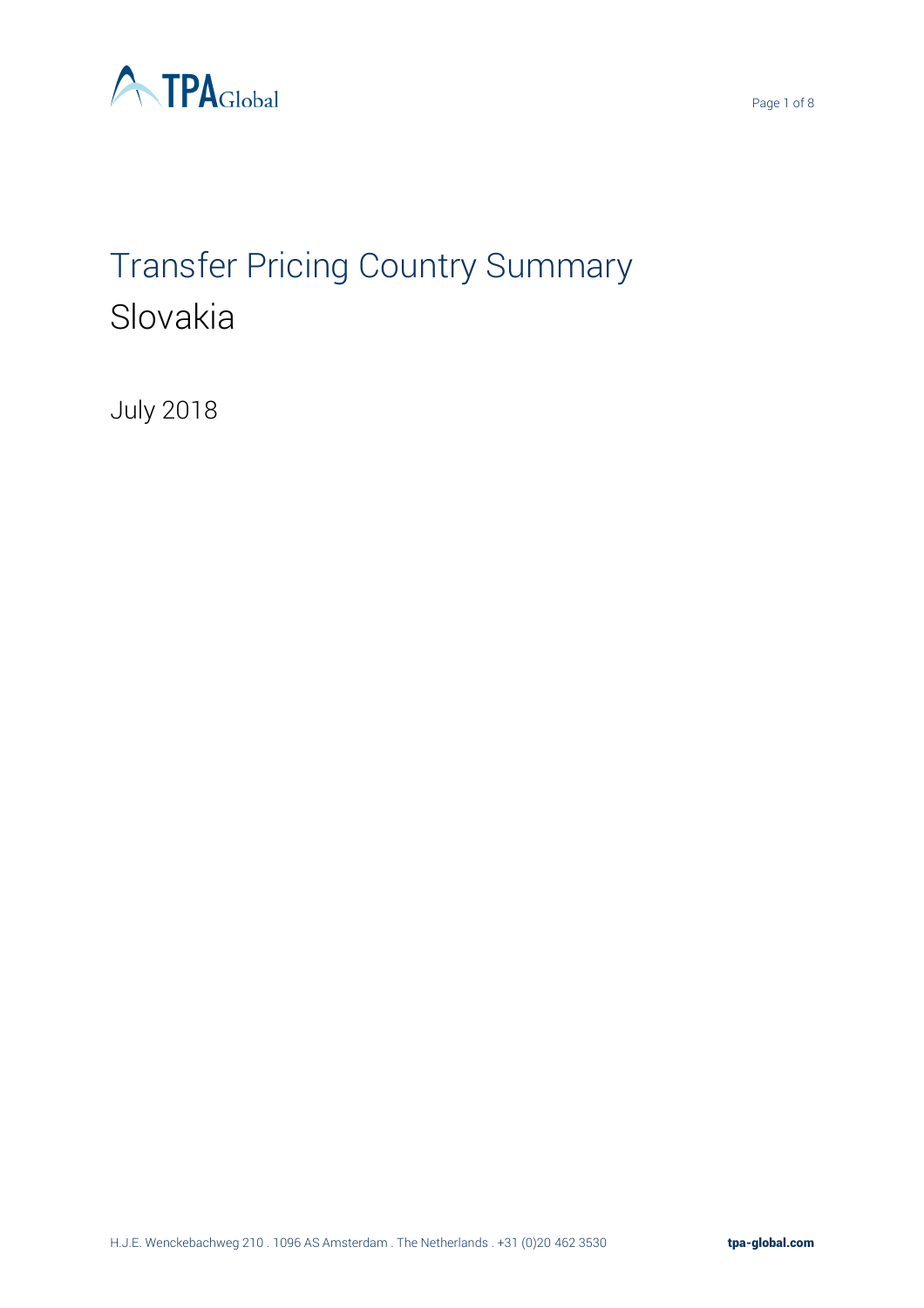

# Legislation

## Existence of Transfer Pricing Laws/Guidelines

The Slovak Republic transfer pricing regulation came into force on 1 January 2009 and is prescribed in Article 2, Article 17 (Section 5-7) and in Article 18 of the [Income Tax Act](http://www.finance.gov.sk/en/Default.aspx?CatID=286) (ITA). By this virtue, these articles establish explicitly to the arm's length principle. Therefore, if transactions between foreign related parties are made in conditions which differ from comparable transactions between unrelated parties, namely if there are there is a difference that results in a reduction of the tax base or increase of tax loss.

Effective as of 1 January 2014 an amendment of ITA imposes a shorter deadline for submitting the transfer pricing documentation and the right of the tax authorities to request transfer pricing documentation without opening a tax audit. As of 1 January 2015, in above to the foreign related parties transfer pricing rules apply also to domestic related parties. Guideline no. MF/011491/2015- 724 specifies the content of the transfer pricing documentation for all taxpayers that have to apply the transfer pricing rules. This guideline is applicable for tax years starting during 2015 or later.

The OECD Transfer Pricing Guideline (TPG) is not legally binding, but acceptable as an explanatory instrument.

Slovakia has adopted the CbC reporting standards in the local legislation effective as of 1st March 2017. The Slovak legislation on CbC reporting reflects the wording of the legislation presented by OECD within the BEPS Action 13 Implementation Package. The Ultimate Parent or Ultimate Surrogate Parent companies (being a Slovak tax resident) of MNE Groups will be required to submit the CbC Report to the tax authorities if in the preceding tax year its consolidated group revenues reach EUR 750 million, i.e. the "Primary" obligation to submit the CbC Report.

# Definition of Related Party

Related parties are defined as enterprises that would meet any of the following:

- Economically, personally or otherwise connected persons or subjects\*,
- Person or subject which are consolidated for statutory reporting purposes,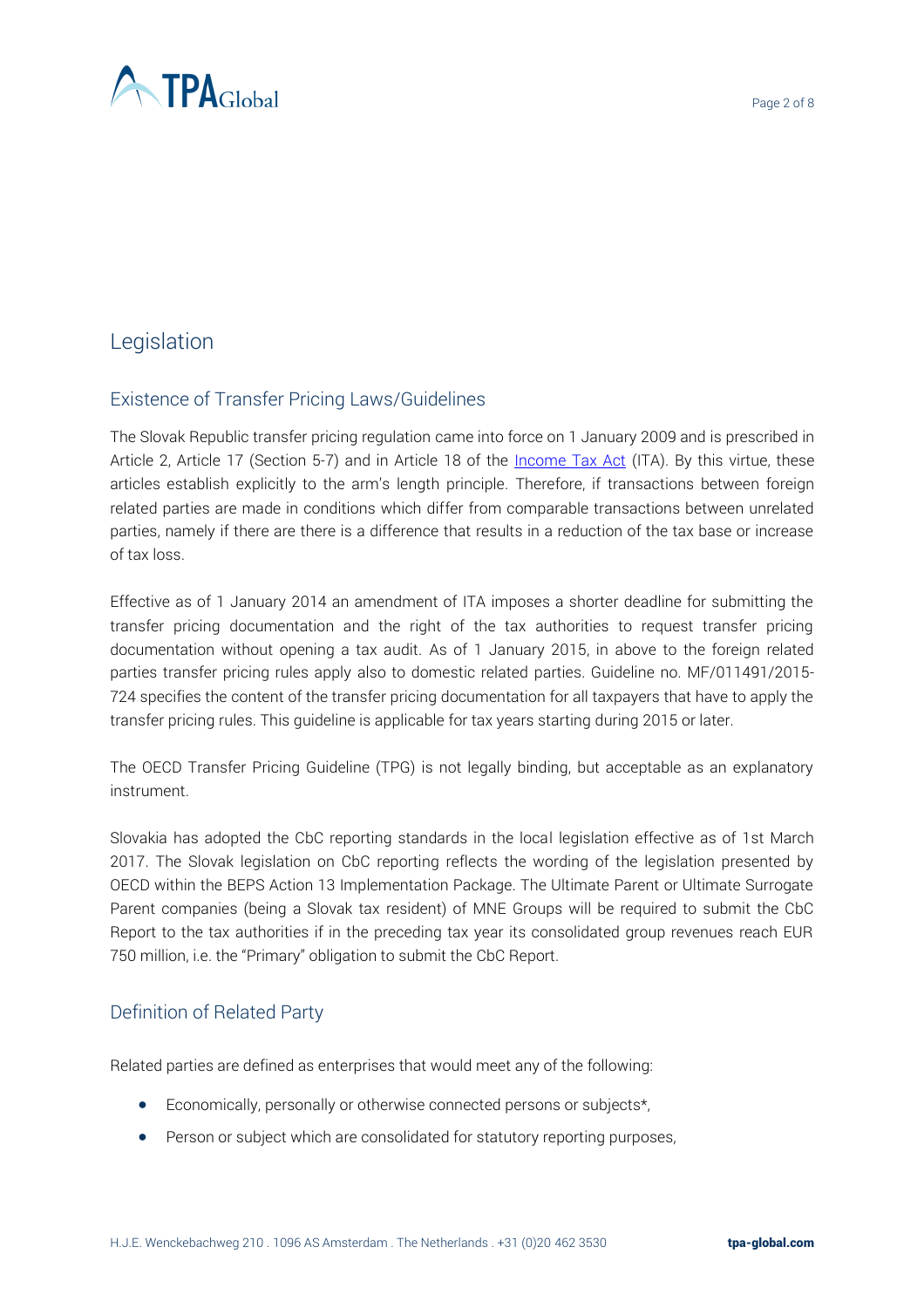

- Economic or personal connection
	- o 25 % direct or indirect or derived indirect share in the registered capital or in voting rights
	- o Not only parent and subsidiary, but also indirect connection (through other entities) and relationship between PEs
	- o Members of statutory bodies or supervisory bodies
- Close persons (e.g. family members, dependents)
- Other connection
	- o Relation created only for the purpose of decreasing the tax base or increasing the tax loss

\* association of assets (e.g. trust) / bodies (e.g. partnership, association) without legal status of a company or other legal arrangement owning or managing assets.

### Transfer Pricing Scrutiny

Tax authorities increased their focus on Transfer Pricing in all types of business in Slovakia. Therefore, specialized teams of highly skilled inspectors are in the process of preparing more and more audits in order to avoid exit taxation issues. Therefore, companies are strongly recommended to prepare Transfer Pricing documentation as the risk of audit is really high and the requirements for specified documents is strict. Special consideration is applied in transactions with direct or indirect participation of government and transactions with public interest.

#### Transfer Pricing Penalties

Penalty up to 3 000 EUR may be imposed if the transfer pricing documentation is not submitted to tax authorities within 15 days of their request or if the content does not follow the Slovak requirements. Penalty may be imposed repeatedly.

#### Tax underpayment arising from non-arm's length pricing:

In case of tax underpayment resulting from applying non-arm's length prices, a penalty (triple the base interest rate of ECB, currently the minimum of 10% p.a.) from the difference in additional tax assessed would apply.

As of 1st January 2017 a doubled sanction (two times triple the base interest rate of ECB, currently 20% p.a.) shall apply if the tax administration finds, during tax inspection, that the taxpayer reduced their tax base using transfer pricing on the basis of transactions lacking economic substance and resulting in intentional tax evasion (under Article 3(6) of the Tax Code) or violating anti-avoidance rules (Article 50a of the Income Tax Act)

#### Advance Pricing Agreement (APA)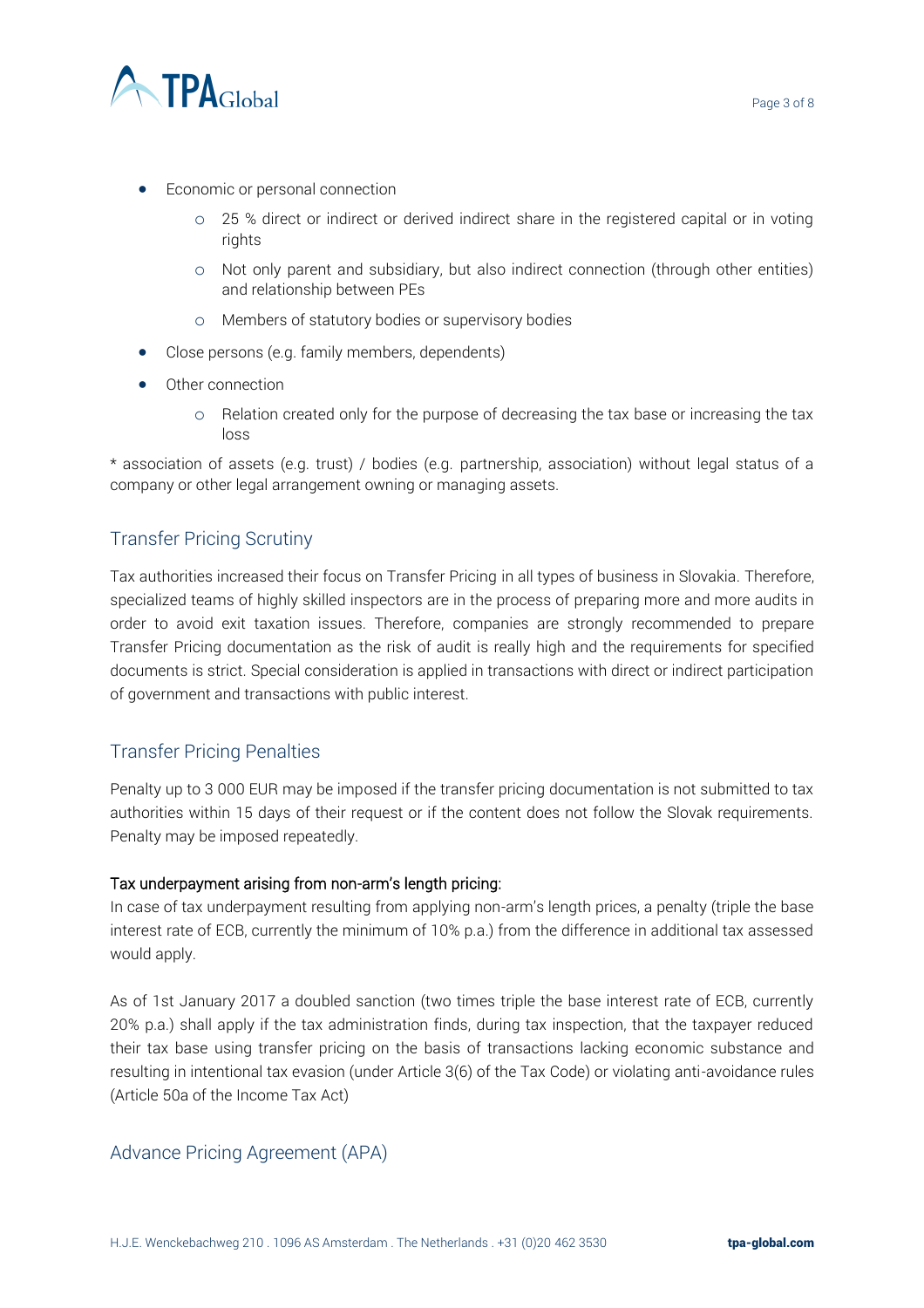

Taxpayers in Slovakia may request the tax authorities for an Advance Pricing Arrangement (APA) - an approval of a specific pricing method. Tax authorities approve also the practical application of the transfer pricing method (e.g. profit level indicator, process of identifying comparable transactions or entities, benchmarking analysis). If approved, the method may be applied for a maximum of five tax periods.

There is a deadline for submission of the written request for advanced pricing agreement  $-$  no later than 60 days before the beginning of the tax period when the agreed-upon method shall be applied. In other words the request for approval can only be filed in advance of carrying out the transaction.

As of 1st January 2017 the fee for an APA is 10 000 EUR for a unilateral APA and 30 000 EUR for a bilateral or multilateral APA

## Safe Harbor

#### Low-Value Added Services

OECD principles are applied.

#### Simplified documentation

In accordance with the Guidance, simplified documentation shall contain the following information:

- identification and legal form of each related party of the group, the organizational and ownership structure of the group,
- list of controlled transactions, description of the controlled transactions of the taxpayer that includes the identification of the parties of controlled transactions and value of the transaction expressed in monetary terms and other information about the controlled transactions (business conditions and other factors affecting controlled transactions)

#### Thin Capitalization Rules

The maximum amount of tax deductible interest and related expenses from loans provided by related parties (including unrelated party which is a mere intermediator of the loan from related party) will be calculated as 25% of the indicator calculated as a sum of profit before tax and tax depreciation charges and interest expenses. The interest expenses expenses interest expenses.

Expenses related to the received loans (e.g. expert valuations, bank guarantee fees, commissions for mediation of the loan, fees for early repayment of the loan) will be considered as a part of the interest.

Interest treated as a part of the acquisition price of assets will not be included into the above limitation.

# Documentation And Disclosure Requirements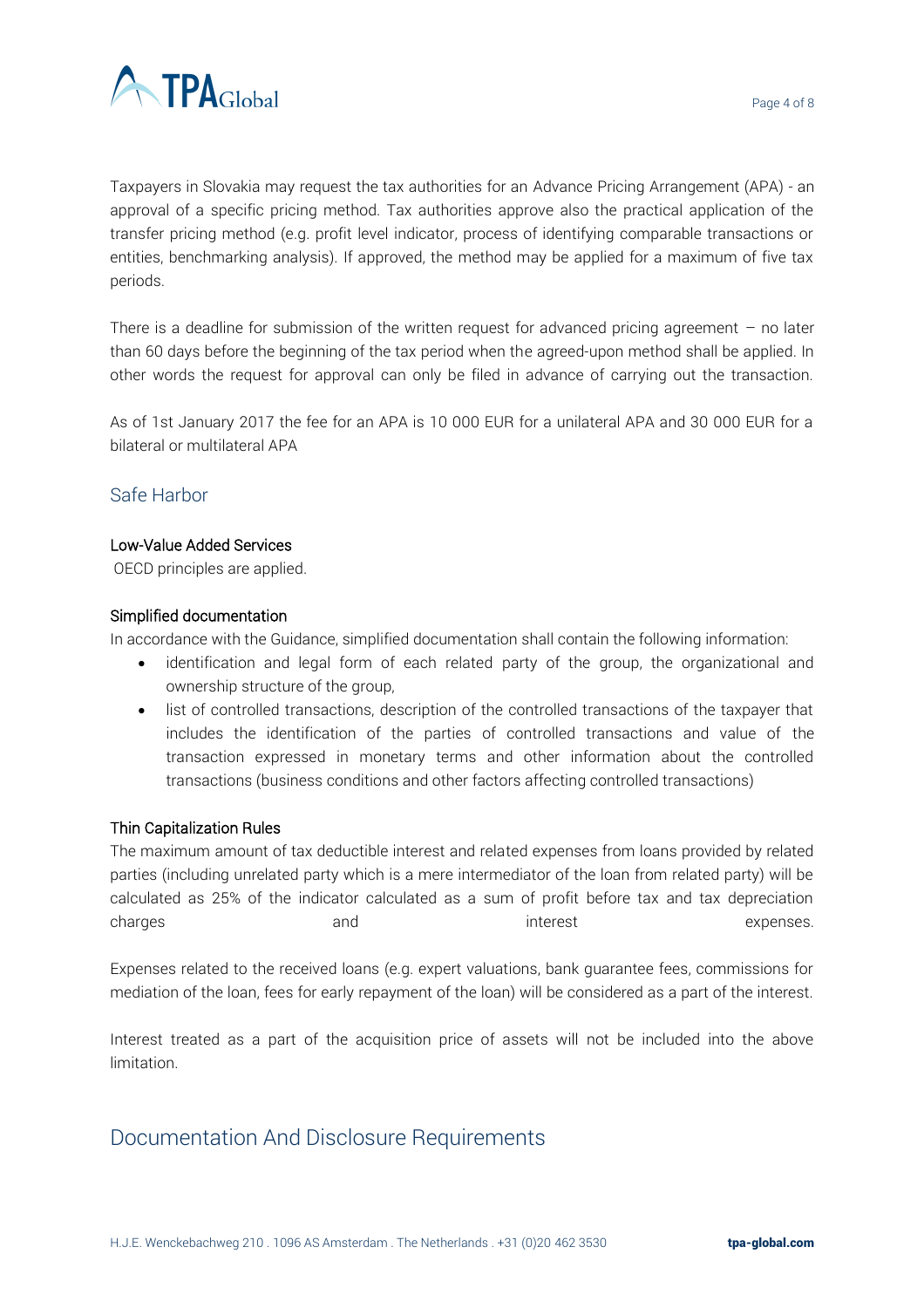

## Tax Return Disclosures

Taxpayers must report general information regarding transactions with related parties and the volumes of these transactions. This information has to be prepared yearly and included in the tax return and in the notes of the financial statements, disclosed in the Collection of Documents.

The statutory deadline for filing a tax return is three up to six months following the end of the tax period.

#### Level of Documentation

According to the latest legislation (guidance No. MF/011491/2015-724), there are three categories of documentation:

- Full Transfer Pricing scope documentation;
- Basic Transfer Pricing documentation;
- Abbreviated Transfer Pricing documentation.

The full scope documentation might be compared to the content of a Master file and a Country file report, according to the OECD guidelines. Full scope TP documentation must be prepared by taxpayers who:

- are obliged to prepare financial statements under IFRS,
- perform transactions with related parties' tax resident in non-treaty countries,
- request for advanced pricing agreements or corresponding adjustment,
- deducted tax loss in excess of 300 000 EUR in one or 400 000 EUR in two subsequent tax periods;
- applies tax relief or incentives.

Basic documentation should be prepared by all tax payers that do not fall in the categories mentioned for Full scope documentation and Abbreviation documentation. The basic level of documentation requires:

- Information on the taxpayer's group;
- General overview of functions and risks within the group;
- General information on the taxpayer;
- Description of the taxpayer's business activities;
- Identification of the taxpayer's industry;
- General overview of the taxpayer's functions and risks;
- Description of transactions with related parties;
- Volume of related party transactions; and
- Description of the transfer pricing method applied in the related party transactions.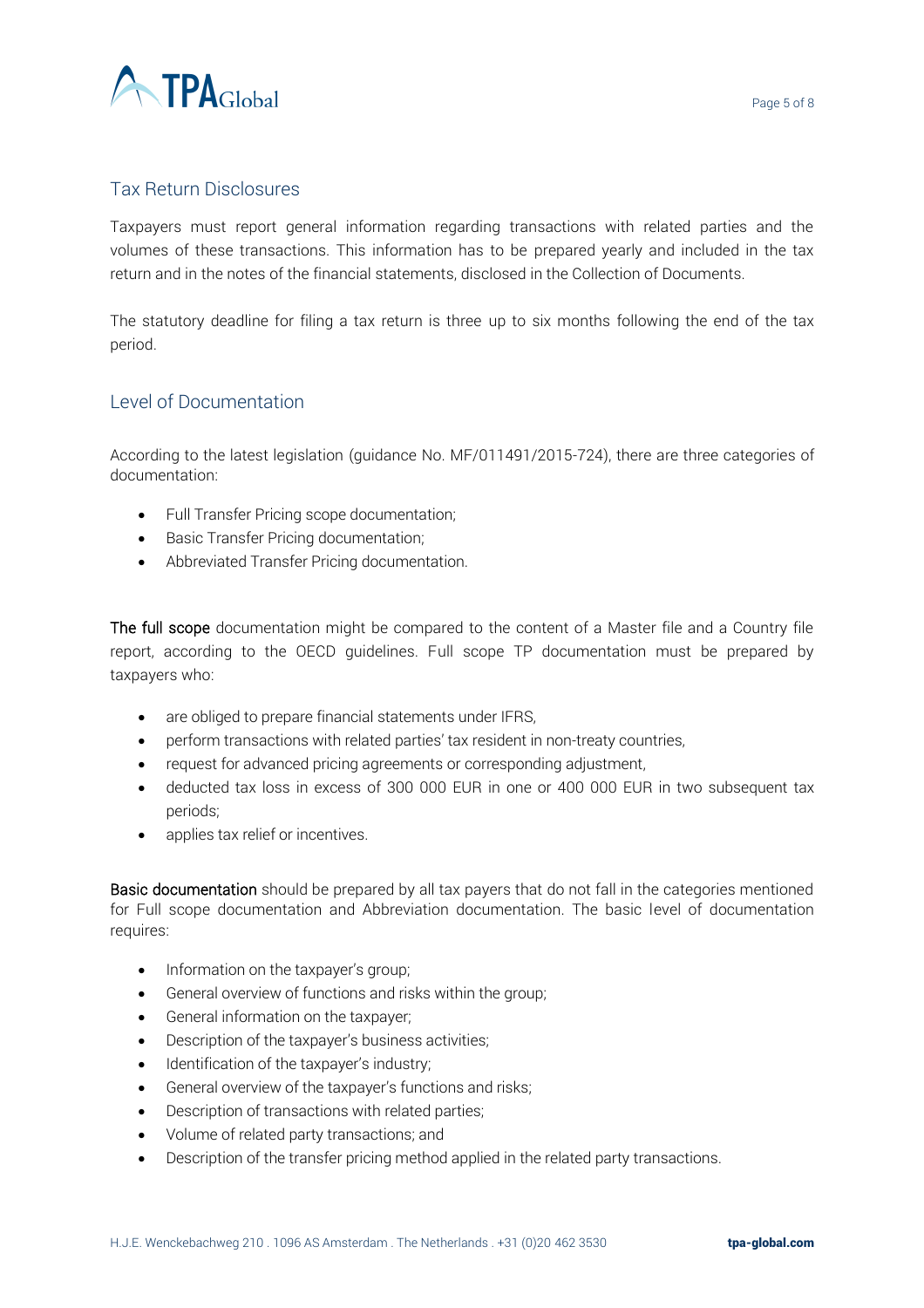

#### Abbreviated TP documentation should be prepared by:

- Natural persons with respect to their business activities and taxpayers meeting the definition of micro accounting unit , i.e. a company with (2 out of 3 criteria must be met):value of net assets not exceeding thousand EUR 350 threshold,net turnover not exceeding thousand EUR 700 threshold,the average number of employees not exceeding 10 during theaccounting period;
- Taxpayers performing only local transactions with Slovak taxpayers with exception of:
- taxpayers applying state subsidy in form of tax allowance;
- taxpayers utilizing tax loss in the amount exceeding thousand EUR 300 threshold or exceeding aggregate amount of thousand EUR 400 threshold in two taxation periods;
- taxpayers who request for advanced pricing agreements; and
- taxpayers who request for corresponding adjustment;
- Public administration accounting entity.

All levels of documentation should include information on monetary and non-monetary income (with exception of clinical testing) provided to a health care provider, its employee or health professional (Slovak tax residents) provided on behalf of taxpayer by foreign related party.

### Language for Documentation

Transfer pricing documentation must be submitted in Slovak language. However, other languages are accepted, but need approval before they are submitted to the tax authority. In general, the documentation in German and English language are likely to be approved.

# Country-by-Country Reporting

Slovakia has adopted the CbC reporting standards in the local legislation effective as of 1st March 2017. The Slovak legislation on CbC reporting reflects the wording of the legislation presented by OECD within the BEPS Action 13 Implementation Package. Reports should be submitted within 12 months of the last day of the tax period.

## Small and Medium Sized Enterprises (SMEs)

There are no special transfer pricing rules for small and medium-sized enterprises deviating from the general transfer pricing regime.

## Deadline to Prepare Documentation

There is no deadline for preparing the documentation, except from the case when taxpayer was challenged by the tax office. In such a case, taxpayer must prepare and submit the documentation within the deadline given by the tax office, keeping up the minimum legal 15 days.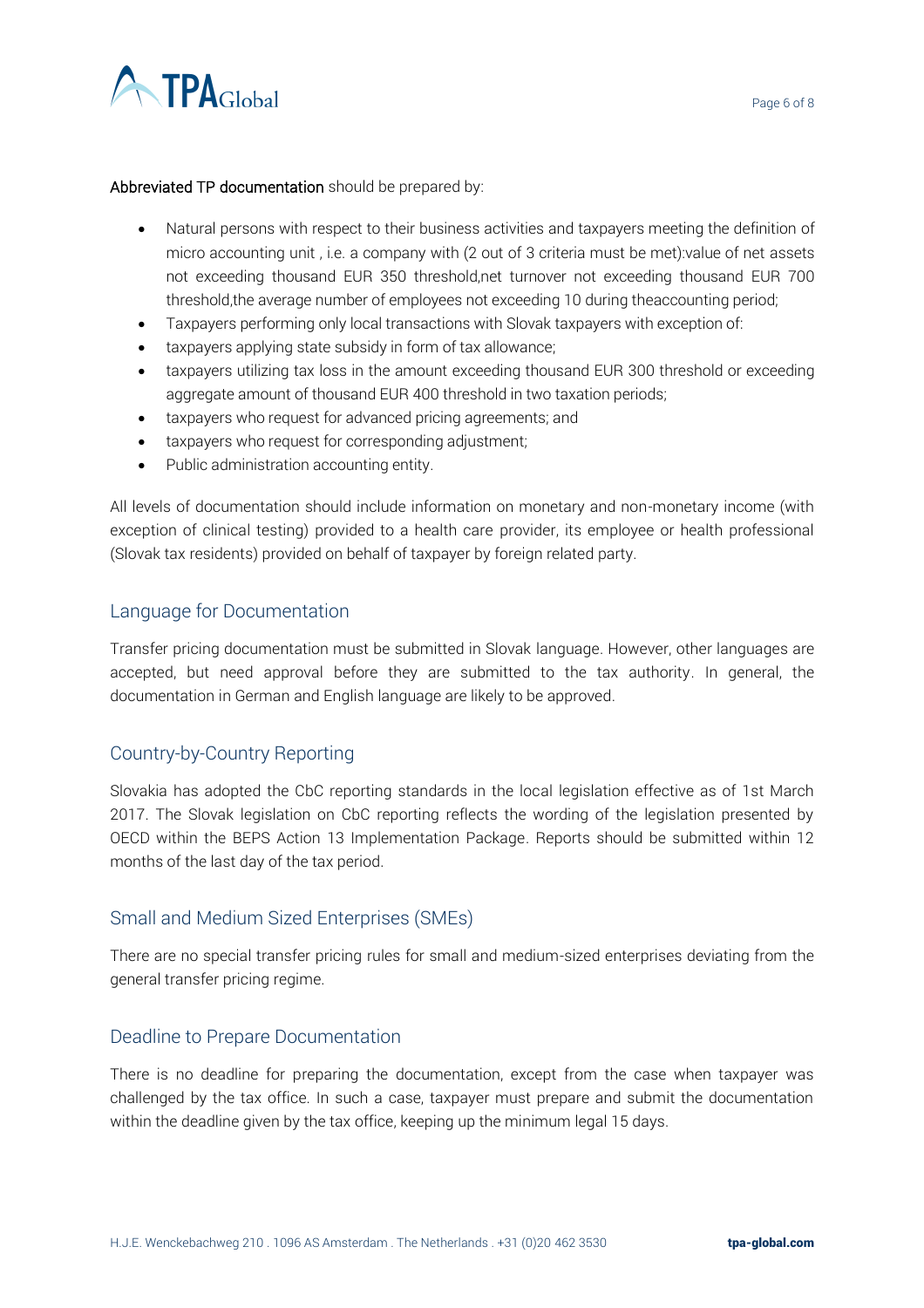

### Deadline to Submit Documentation

By virtue of the new legislation, the Transfer Pricing documentation needs to be submitted within 15 days from the date of the request from the tax authority. Tax authority can request the relevant documentation even if not subject to a tax audit. Per our experience, such a deadline might be slightly extended (e.g. 1-2 weeks), but depends on the communication between the taxpayer and a particular tax office.

# Statute Of Limitations

The statute of limitation in Slovakia is 5 years, in standard cases. In case of assessments of taxes, the period can be extended up to 7 years. In the case of applying of international tax agreements, the period amounts to 10 years.

# Transfer Pricing Methods

The Slovakian legislation follows the recommendation of the OECD Guidelines. The following methods are accepted:

- Comparable Uncontrolled Price Method;
- Resale Price Method:
- Cost Plus Method;
- Transactional Net Margin Method;
- Profit Split Method;

No hierarchy in application of the above methods has been applied.

For controlled transactions involving commodities, the guidance contained in paragraphs 2.18-2.22 of the TPG is followed.

# Comparables

Comparables are available via Pan-European database Amadeus. Although not each type of transfer pricing documentation involves the benchmark study according to the guideline MF/011491/2015-724, tax office usually asks for benchmark analysis through their additional questions related to the submitted transfer pricing documentation.

Process of comparability adjustments are defined in domestic legislation – Income tax Act, Section 18, Subsection 1 : "The difference referred to in Section 17 subsection 5 above shall be determined using